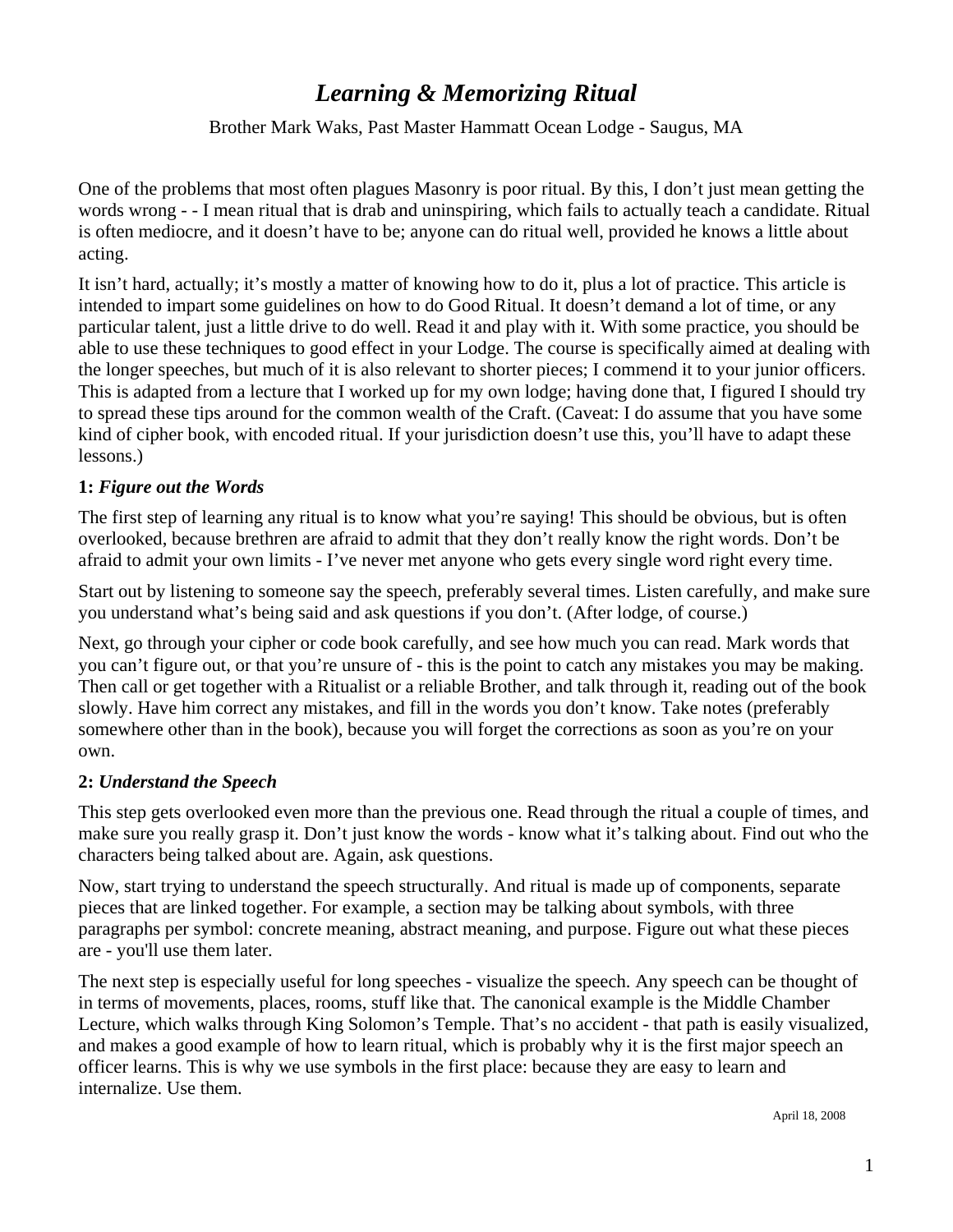#### **3a:** *Small-scale Memorization*

This is never anyone's favorite part, anyone can do it, but no one finds it simple. It's considerably easier if you do it right though.

Start out by reading the speech over and over. Don't move on to your next step until you can read it form the cipher quickly, without breaks or hesitation. Read it out loud when you get the chance. This step is particularly important, and skipped more often than any other. Don't skip it - this is how you get your brain and mouth trained to the words. It may sound silly, but it really matters - the mental pathways used to talk are distinct from those used to read.

Now, start trying to learn sentences. Just sentences. Read the first word or two of the sentence, then try to fill in the remainder from memory. Don't fret if you can't do it immediately; it will probably take at least 5 or 10 times through before you're getting most of the sentences. You'll find some that are hard hammer those ones over and over (but don't totally neglect the rest while you do so). Again, get to the point where you're doing reasonably well on this, before going on to the next step.

## **3b:** *Large-scale Memorization*

Once you've got most of the sentence, try to move on to paragraphs. Again, some will be easy and some hard. Try to understand exactly why this sentence follows that one - in most cases, the ritual does make sense. An individual paragraph is almost always trying to express a single coherent thought, in pieces; figure out what that thought is, and why all the pieces are necessary. Keep at this until you're able to get most paragraphs by glancing at the first word or two, or by thinking, "Okay, this is the description of truth," or something like that.

Finally, start putting it all together. This is where the structured analysis in Step 2 gets important. You visualized the speech, and figured out how it hooks together; use that visualization to connect the paragraphs. Make sure you have some clue why each paragraph follows the one before. In almost every case, the next paragraph is either a) continuing this thought, or b) moving on to a related thought. In both cases, you can make memorization much easier by understanding why it flows like that. Convince yourself that this paragraph obviously has to follow that one, and you'll never forget the order.

# **4:** *Smoothing It Out*

You're now at the point where you've got pretty much all the sentences down, and most of the paragraphs, and you're able to get through the whole thing only looking at the book a few times. Now, start saying it.

When you're driving in the car; when you're alone at home; pretty much any time you have some privacy, try saying it all out loud, at full voice. Trust me, it sounds very different when you actually say it aloud. You'll find that you stumble more, and in different places. Some words turn out to be more difficult to pronounce than you expected. Try it a few times. Start out by trying to do this frequently - once, even twice every day. It'll be hard at first (and it's a real pain to pull out the cipher book while you're driving), but it'll gradually get easier. When you're starting to feel comfortable, slow down, but don't stop. Practice it every couple of days, then every week. Don't slow down below once a week. If you feel up to it, see if you can speed up your recitation. (But do not ever speed talk the ritual in open Lodge - that's for memorization and rehearsal only.

# **5a:** *Mindset*

Last part. You're now at the point where you pretty much have the ritual memorized. Now, the trick is learning how to perform it well. Very nearly everyone has some amount of stage fright; we acting types often have it even worse than most. The trick to overcoming it is control of the nerves.